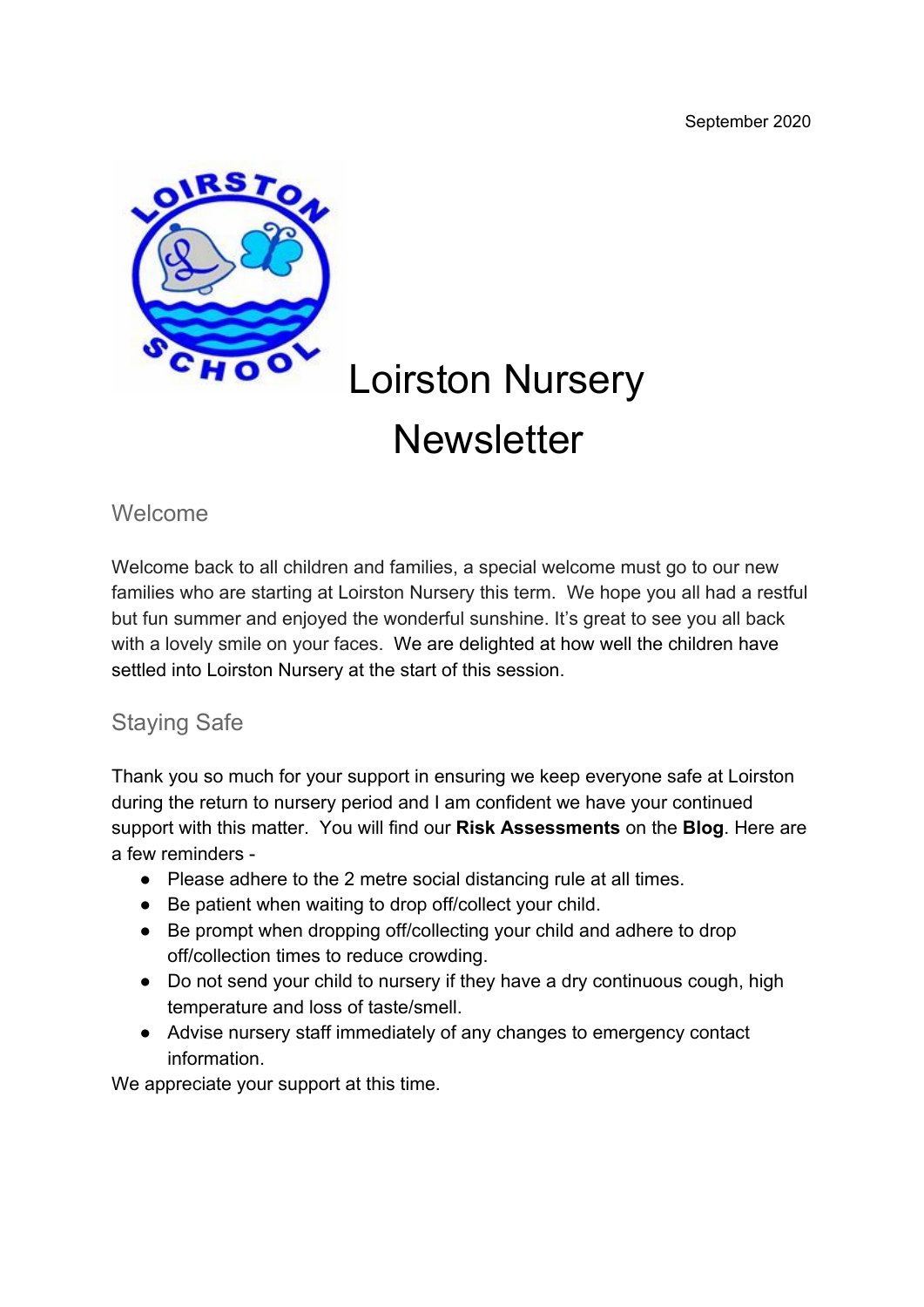# Health and Wellbeing

This term, as part of our Recovery curriculum, our main focus will be on **Health and Wellbeing**, starting with learning more about our **emotions** and how we are **feeling**. You can support your child by discussing this further at home and we would love to see parents and carers posting on the ILD.

Our Nursery Team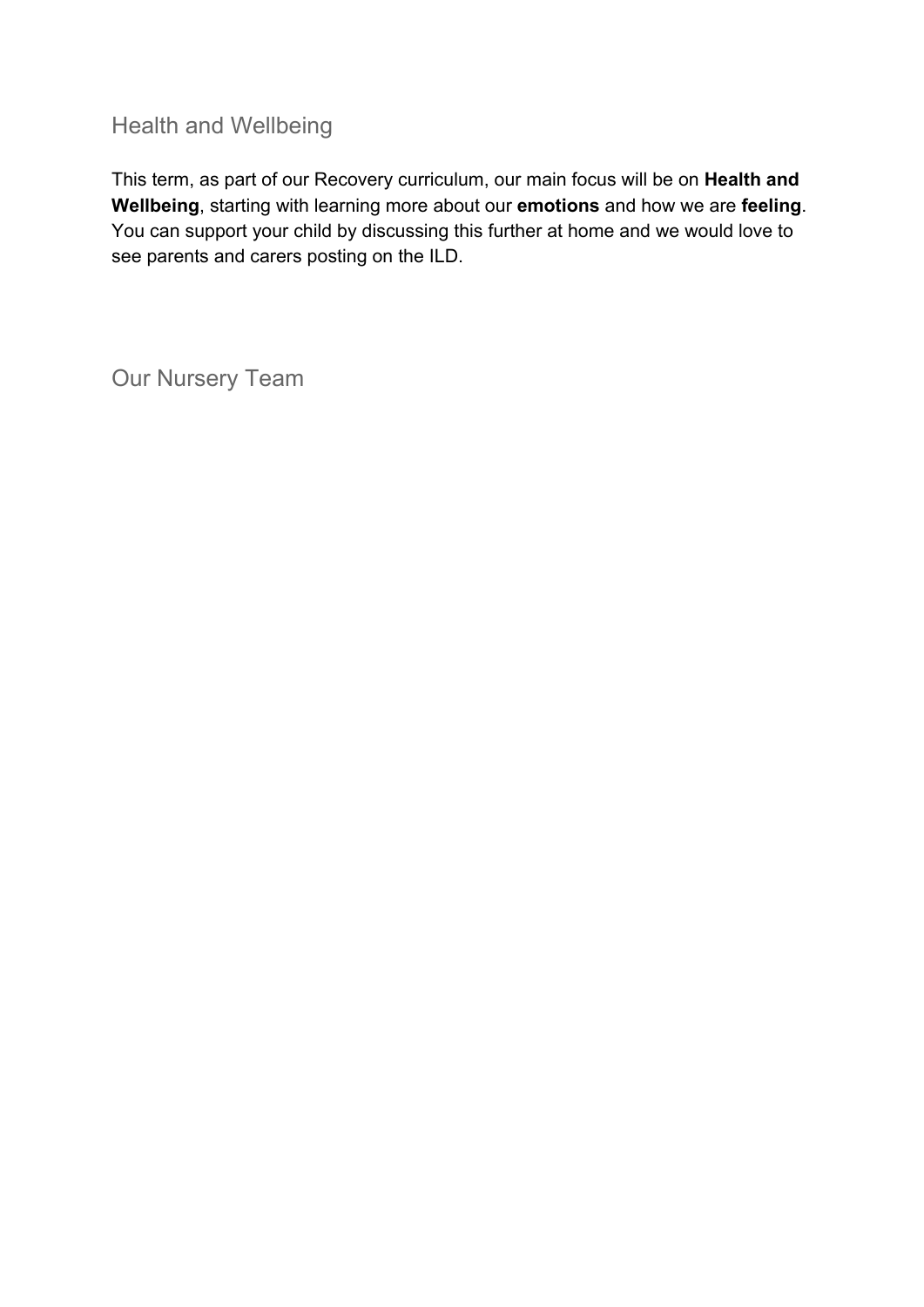

RED Group Key Workers GREEN Group Key Workers **Claire** works Tues, Wed and Fri **Emma** works Mon,Tues,Wed,Fri **Louise** works Monday to Thursday **Jacqui** works Mon - Fri

**Justine** works Mon, Thurs, Fri **Lesley** works Mon, Tues, Thurs, Fri

BLUE Group Key Workers **Anne-Marie** works Monday to Friday. **Carole** works Monday to Wednesday.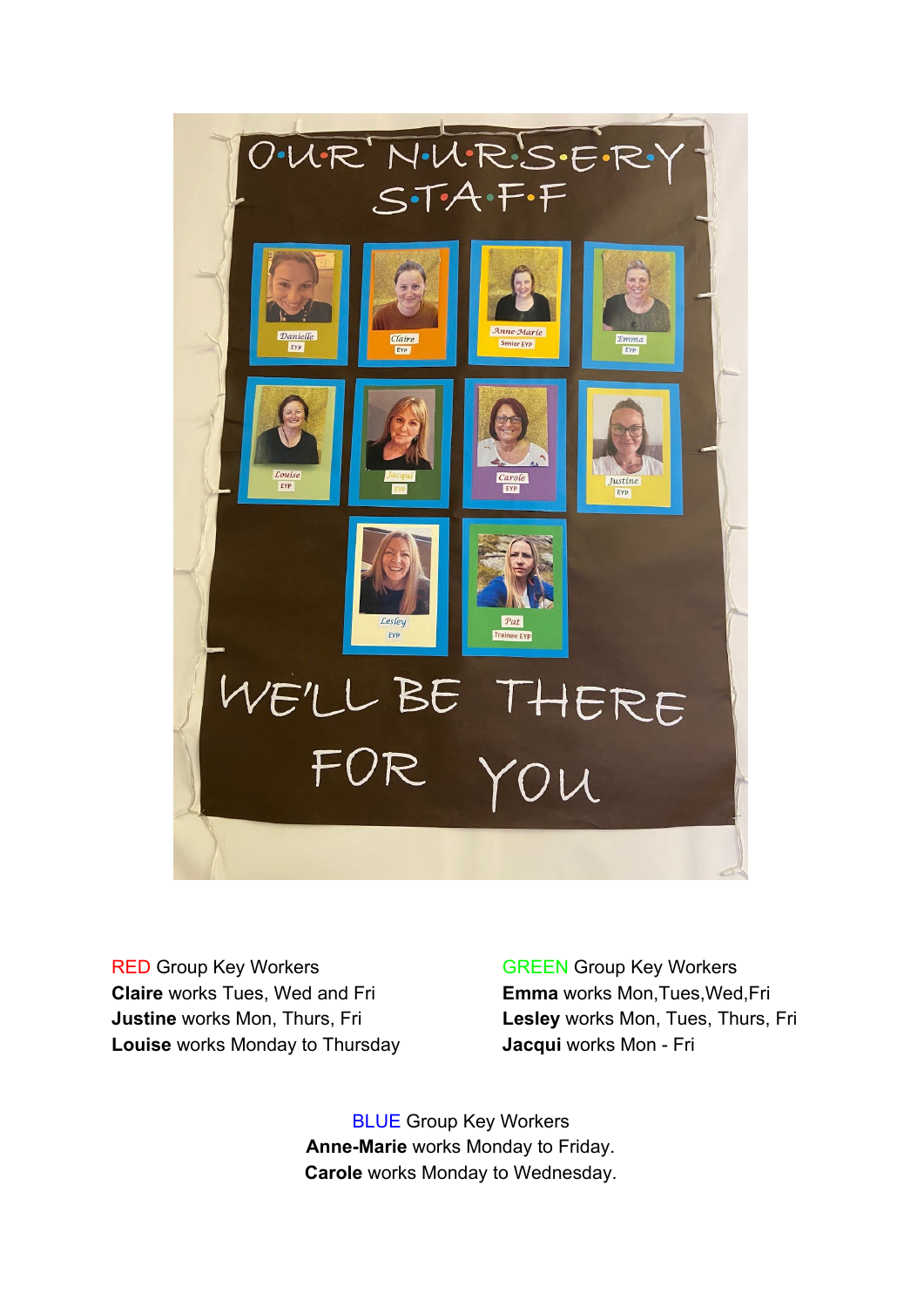#### **Pat** works Monday to Friday (afternoons).

**Danielle** works Mondays, Tuesdays, Thursdays and Friday and is currently working from home.

A very big welcome to our newest member of our Nursery Team, Paula Anderson.



#### **Management Team Shirley Campbell-Morgan** Head Teacher **Trish Pert** Deputy Head Teacher

Dates for your Diary

September long weekend - Friday 25th September 2020 - Nursery closed Monday 29th September 2020 - Nursery closed October Holidays - Last day of term Friday 9th October 2020. Return on Monday 26th October 2020 In service Day - Friday 20th November 2020 - Nursery closed to children Christmas Holidays - Last day of term Friday 18th December 2020 Return on Tuesday 5th January 2021

Keeping in Touch

Please feel free to contact the nursery with any queries on **07741 236495** or [gw20goveannemarie@ab-ed.org](mailto:gw20goveannemarie@ab-ed.org) and a member of the nursery team will be happy to help with your enquiry.

Remember to sign up for email notifications on the **Loirston School Blog** at <https://loirston.aberdeen.sch.uk/> We will use the blog to keep in touch with you. Shortly after your child starts with us at Loirston you will be emailed information about how you can access your child's **Interactive Learning Diary (ILD).** More information can be found about ILD on the blog.